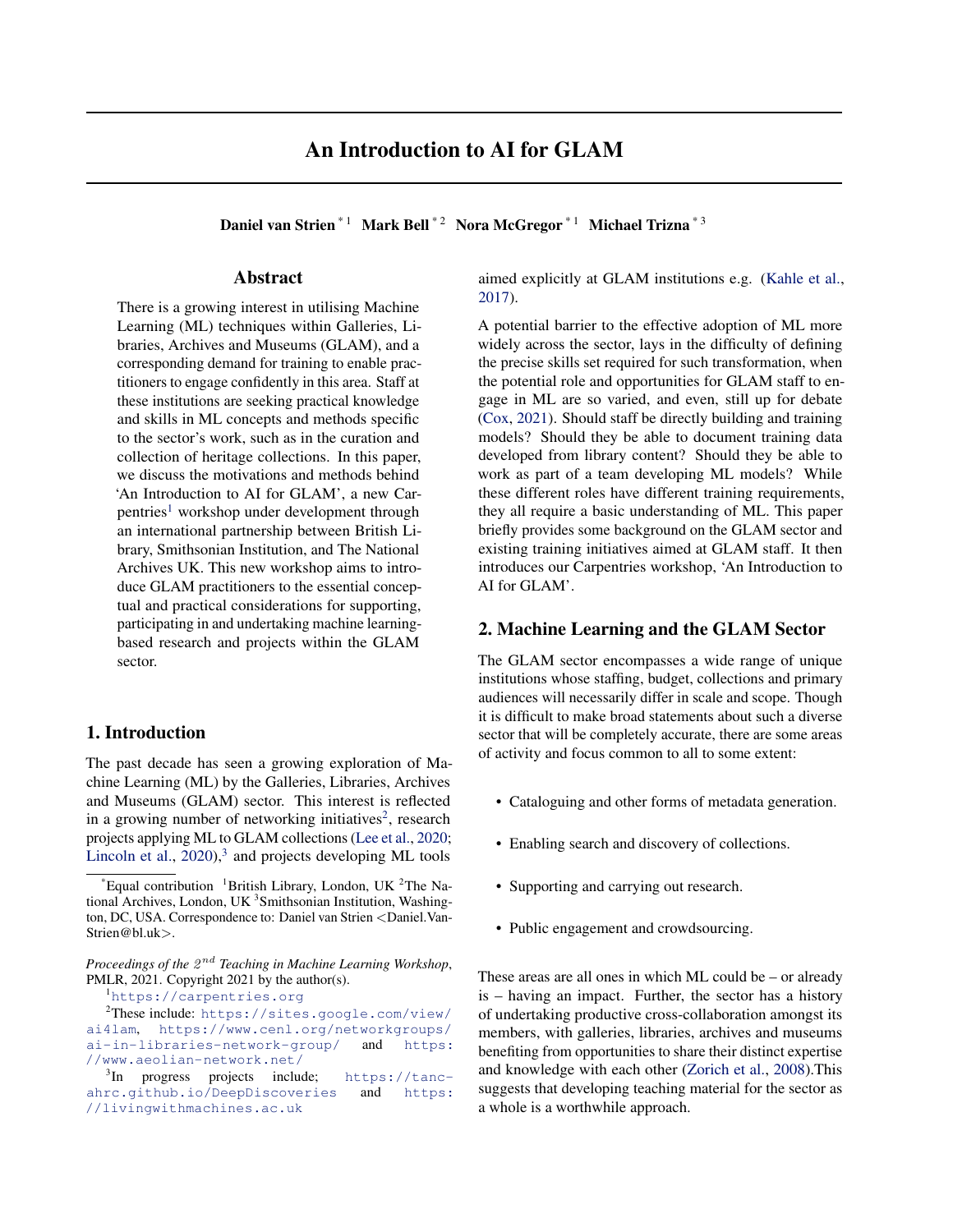# 3. GLAM focused ML Training Initiatives

GLAM institutions, including the British Library, The National Archives UK and the Smithsonian Institution, have all undertaken to develop a wide range of training opportunities for their staff in this area, taking various training approaches in getting this complex material across to a diversity of staff.

## 3.1. Library Carpentry

Library Carpentry is an initiative under the Carpentries umbrella focused on teaching software skills to library and information related communities. Library Carpentry was originally developed in 2014 in response to demand for access to software and data skills amongst people working in libraries [\(Baker et al.,](#page-4-0) [2016\)](#page-4-0). The Library Carpentry curriculum covers materials that would be relevant to GLAM staff wanting to work with ML, including introductions to 'tidy data', version control systems, use of the command line, and basic programming in Python. <sup>4</sup>

# 3.2. Digital Scholarship Training Programme at British Library

The Digital Research and Curator Team at the National Library of the UK, has run a digital and data skills training programme for British Library staff since  $2012<sup>5</sup>$ . This programme creates opportunities for colleagues to develop necessary skills and knowledge to support, and undertake in their own right, emerging areas of modern scholarship such as the Digital Humanities. The programme supports several different modes of training delivering, from onehour lunchtime lectures and a monthly reading group, 2 hour hands-on exploratory 'Hack and Yacks', to full day or week long courses on a given digital topic. The topic of ML has featured heavily throughout this programme in recent years, with a particular emphasis on introducing high level concepts and use cases in the application of ML in the GLAM sector to a novice audience, rather than delivering the software skills to implement them.

#### 3.3. Machine Learning Club at The National Archives

The National Archives have run a number of activities under the banner of 'Machine Learning Club' for all interested staff. The initiative began with a one-off introductory talk, expanding to a series of talks covering multiple aspects of the topic. Enthusiasm amongst attendees to learn more led to the running of a series of workshops for technical and non-technical staff alike to gain hands-on experience of ML. As with the British Library, the aim was to teach concepts and for participants to understand their role within an ML

```
4https://librarycarpentry.org/lessons/
5https://www.bl.uk/projects/digital-
```
[scholarship-training-programme](https://www.bl.uk/projects/digital-scholarship-training-programme)

ecosystem.

#### 3.4. Computing for Cultural Heritage

The Computing for Cultural Heritage project was an Institute of Coding funded trial (2019/2021) that saw Birkbeck University of London, British Library and The National Archives UK develop a new one-year postgraduate certificate aimed at providing information professionals across GLAM sector with an understanding of basic programming, analytic tools and computing environments to support them in their daily work.<sup>6</sup> It was born out of a need to further support those who, having gained a keen interest in ML through institutional staff training, required the programming skills to practically undertake it.<sup>7</sup>

These diverse training initiatives, all designed from a GLAM practitioners perspective on ML, have had positive impacts, with participants reporting increased confidence in interactions with external data scientists, and being able to bring ML into their own research.<sup>8</sup>

# 4. An Introduction to AI for GLAM

In this section, we introduce our workshop, 'An Introduction to AI for GLAM', currently under development as part of the 'Carpentries Incubator'.<sup>9</sup> This next section outlines the aims, topics and delivery methods of this workshop alongside a reflection on why these were chosen.

The material for this course were developed as part of a Carpentries Lesson Development Study Group.<sup>10</sup> This study group took place over a couple of months and was intended to help participants develop new Carpentries lessons. Four members of the group, representing three GLAM institutions, decided to collaborate on this AI lesson.

```
6https://www.bl.uk/projects/
computingculturalheritage
  7https://www.bl.uk/case-studies/
computing-for-cultural-heritage-student-
projects
```
<sup>8</sup>See for instance student projects undertaken by Computing for Cultural Heritage [https://www.bl.uk/case-studies/](https://www.bl.uk/case-studies/computing-for-cultural-heritage-student-projects) [computing-for-cultural-heritage-student](https://www.bl.uk/case-studies/computing-for-cultural-heritage-student-projects)[projects](https://www.bl.uk/case-studies/computing-for-cultural-heritage-student-projects), [https://blog.nationalarchives.gov.](https://blog.nationalarchives.gov.uk/computing-cholera-topic-modelling-the-catalogue-entries-of-the-general-board-of-health) [uk/computing-cholera-topic-modelling-the](https://blog.nationalarchives.gov.uk/computing-cholera-topic-modelling-the-catalogue-entries-of-the-general-board-of-health)[catalogue-entries-of-the-general-board-of](https://blog.nationalarchives.gov.uk/computing-cholera-topic-modelling-the-catalogue-entries-of-the-general-board-of-health)[health](https://blog.nationalarchives.gov.uk/computing-cholera-topic-modelling-the-catalogue-entries-of-the-general-board-of-health)

 $9$ The incubator is a place for lessons to be developed outside of the core Carpentries curriculum [https://github.com/](https://github.com/carpentries-incubator) [carpentries-incubator](https://github.com/carpentries-incubator)

<sup>10</sup>[https://carpentries-incubator.github.io/](https://carpentries-incubator.github.io/study-groups/) [study-groups/](https://carpentries-incubator.github.io/study-groups/)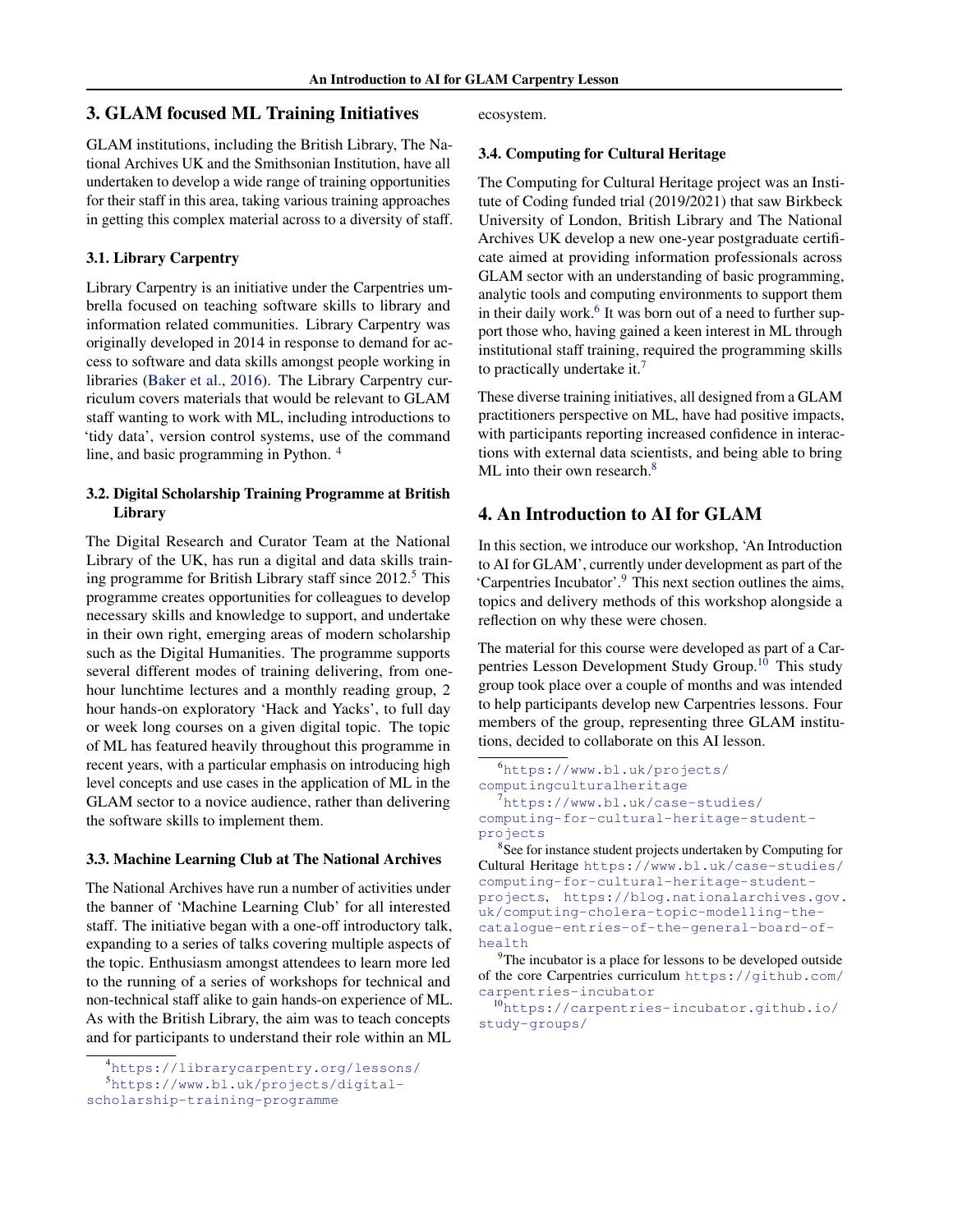### 4.1. Learner Profiles

As part of the process of developing the lesson materials, learner profiles were created. The Carpentries recommend the development of learner profiles as a way of better identifying the target audience and their needs [\(Wilson,](#page-4-0) [2019\)](#page-4-0). Learner profiles require the description of some characteristics of an expected learner for the material. For example; "What is their expected educational level?", "What type of exposure do they have to the technologies you plan to teach?" and "What are the pain points they are currently experiencing?" [\(Wilson,](#page-4-0) [2019\)](#page-4-0). Although the people depicted in the profiles are fictional, the development of the profiles often drew on real people who work in our home institutions.

One challenge of using the learner profiles for our lesson was adapting them to focus slightly less on their technical skills. The learner profiles were also adapted slightly to focus more on our learners' potential attitudes toward ML. Whilst we were developing the lessons, we wanted to keep in mind the varying levels of enthusiasm for machine learning from the target audience.

#### 4.2. Aims

The role that GLAM staff should play in ML projects remains an open question. Some GLAM institutions might choose to outsource most of their ML efforts to commercial solutions, whilst others will want their staff to be involved more directly. Whilst the stakes may not seem to be as high, this mirrors discussions in other disciplines, such as medicine, around the role domain experts should play and, crucially, what they need to know about ML [\(Sim et al.,](#page-4-0) [2021;](#page-4-0) [Olczak et al.,](#page-4-0) [2021\)](#page-4-0). We would argue that regardless of whether GLAM staff will be 'directly' involved, ML methods will be underpinning so many technologies in the future that basic literacy around ML is crucial for all GLAM staff.

Following this desire to develop a basic understanding of ML, 'An Introduction to AI for GLAM' has several aims. The primary overarching goal of the material is to provide an accessible introduction to ML for GLAM staff that is relevant to their work. In particular, the materials aim to introduce basic ML concepts and demystify training ML models. The material also seeks to provide a high-level overview of what ML is good at and where its limitations lie. Giving a realistic account of the field is especially important in the context of the growing use of ML in the GLAM sector and the risks of ML approaches being 'oversold' to staff.

Another central aim of the course is to emphasise ethical considerations. There are growing calls and examples of integrating ethics into ML course curricula [\(Garrett et al.,](#page-4-0) [2020;](#page-4-0) [Saltz et al.,](#page-4-0) [2019\)](#page-4-0). Highlighting potential ethical issues, particularly related to GLAM 'data' challenges, is a

possible role for GLAM staff in ML [\(Coleman,](#page-4-0) [2020\)](#page-4-0).

Finally, the lesson material aims to give a sense of the steps involved in a ML project, from identifying a 'business need' to deploying and monitoring models. The overview of these steps aims to help prepare GLAM staff to work as part of a ML project team rather than on the technical implementation of these different stages of a ML project.

#### 4.3. Lesson Topics

We chose the topics covered in the workshop material with the learners' and aims in mind. The topics, as a result, differ from what may often be covered as part of an introductory ML course.

## 4.3.1. WHAT ARE ARTIFICIAL INTELLIGENCE AND MACHINE LEARNING?

This episode provides a high-level introduction to key concepts for understanding ML. In particular, it establishes the relationship between Artificial Intelligence and ML, distinguishes different types of ML and provides an overview of learning from data.

# 4.3.2. WHAT IS MACHINE LEARNING GOOD AT?

This episode provides an overview of tasks for which ML has shown good performance, with a particular focus on how these might be relevant in a GLAM setting. This episode also discusses some of the potential downsides of using ML.

#### 4.3.3. UNDERSTANDING AND MANAGING BIAS

This lesson introduces different types of bias in ML and where these can be introduced in the overall pipeline and encourages a reflection amongst attendees on how GLAM staff can help manage this bias.

#### 4.3.4. APPLYING MACHINE LEARNING

This episode looks at the broader process of carrying out a ML project and some of the considerations which will need to be made at different stages. It also discusses the potential roles GLAM staff can play in ML projects.

#### 4.3.5. THE MACHINE LEARNING ECOSYSTEM

This episode will provide an overview of the current ecosystem, including a discussion of existing (benchmark) datasets, software libraries, and other tools for ML. It will also discuss the role of GLAM staff in this ecosystem, with a particular focus on the curation and documentation of models and data. This episode will also direct students to resources that will help expand their hands-on experience of machine learning for students interested in pursuing the topic further.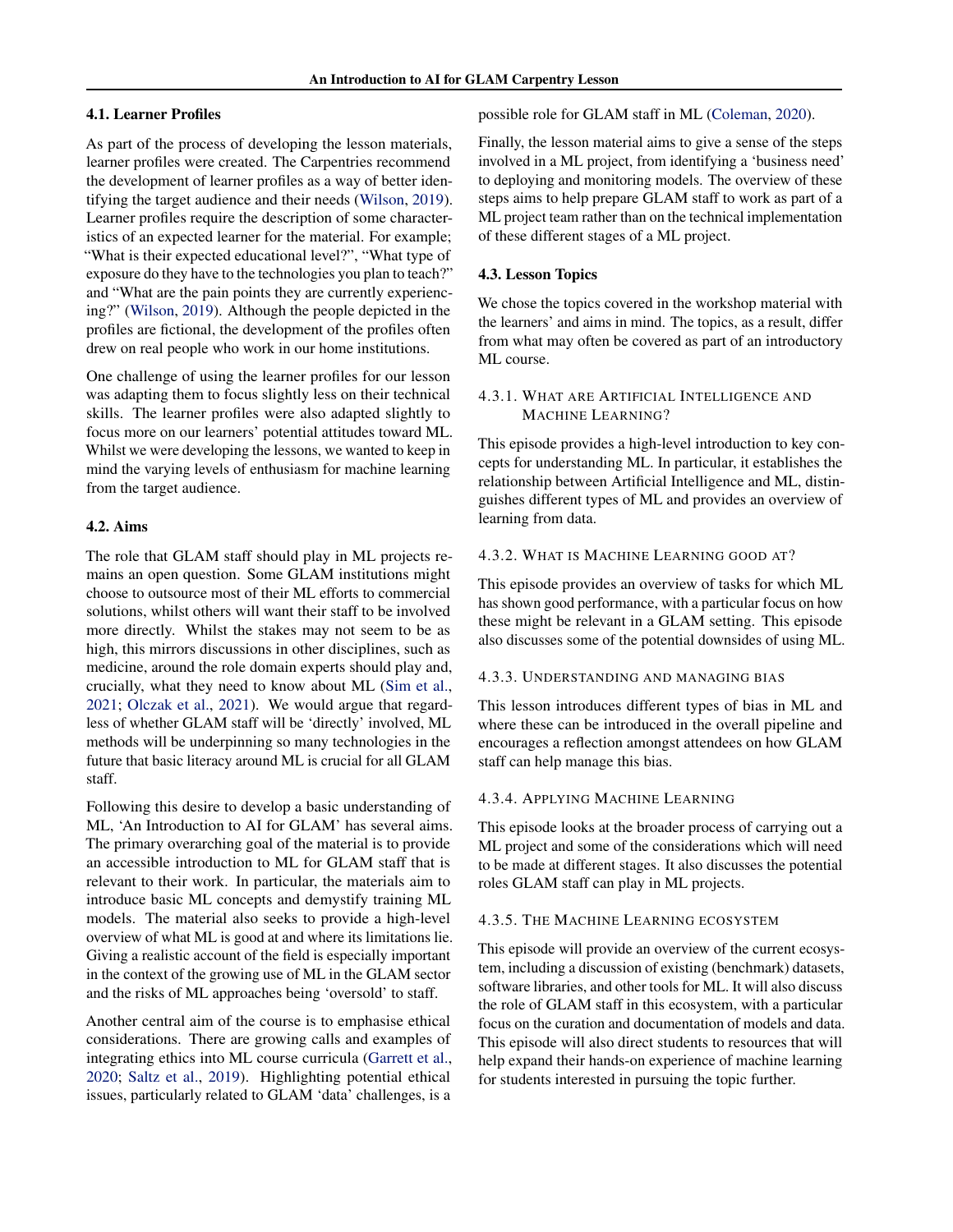#### 4.4. Delivery Methods

Unlike many introductory ML courses, our lessons do not include programming components. $11$  However, the goal of the lesson material is still to be practically focused and interactive. The Carpentries place a strong emphasis on interactivity and the inclusion of exercises in lesson materials.

Since the lessons do not cover coding, we did not include coding exercises. Instead, the aims of the exercises were to:

- Test and develop an understanding of important ML concepts.
- Encourage a reflection of how ML could be used within a GLAM setting.
- Encourage a reflection on how ML could be utilised within specific institutions in which the participants of the workshops are based.
- Emphasise a critical reflection on the ethical issues that can be raised by using ML and particularly how these appear in the context of GLAM institutions and collections.

Examples of the types of exercises include;

- Multiple choice questions designed to test that concepts have been understood. For example, understanding the difference between supervised and unsupervised learning.
- A Discussion prompt for thinking about how ML could be utilised: 'How might object detection help speed up digitisation?'.
- Group discussion of 'points at which bias may enter the pipeline, and questions/strategies GLAM staff might want to consider in order to manage it.'
- A 'hands-on' activity exploring commercial computer vision services to reflect on their potential strengths and weaknesses.

We aimed for these exercises to build on experiences of running Library Carpentry workshops which includes similar discussion exercises.<sup>12</sup> These types of exercise are often not focused on teaching a specific technical competency i.e. how to write a Bash for-loop, but instead focus on increasing

the learners broad understanding of a topic and, crucially, their confidence. Whilst these exercises are not 'hands-on' in the traditional sense, they aim to ensure learners are actively engaged in the sessions. Our hope is that following the lesson, learners are able to apply their existing domain expertise in combination with what has been explored in the lesson and make a positive engagement with existing or proposed ML applications in their workplace.

#### 4.5. Community Development and Maintenance

We have several reasons for developing this workshop as part of the Carpentries ecosystem. The Carpentries workshop materials are generated from source files in a GitHub repository. This allows for anyone to make a pull request or open an issue related to the lesson. Beyond this technical ability to make changes, the Carpentries organise regular events to encourage review and development of existing materials.

ML is a rapidly developing field with regular technical advances. Beyond this, there is also a growing maturity around the deployment of ML models in various domains. The use of ML in the GLAM sector will continue to develop over time, making it likely that aspects of our lesson will need to be updated. We hope that integrating the lesson materials inside the Carpentries ecosystem will help ensure that a broader community can update the material.

# 5. Conclusion

Introductory ML training that is grounded in the specific applications and use cases relevant to cultural heritage, that is practical, without being too overtly technical, will be key to ensuring the wider adoption of ML methods across GLAM. Though major cultural heritage institutions have undertaken in recent years to provide their own staff with a variety of training in this area, there is much to be gained by pooling expertise, resources, and experience to deliver a variety of open training materials available sector-wide. 'An Introduction to AI for GLAM' represents one effort, aiming to meet the growing demand for ML training specific to the sector, and provide a strong foundation for staff to gain confidence in entering this complex area. The Carpentries, and specifically Library Carpentry, though tending towards more technical lessons historically, provides the ideal home for such training. Library Carpentry acts as a natural signpost for digital skill seeking GLAM professionals, and has a diverse and dedicated community at the ready to ensure not just the open, shared and continued maintenance of the materials, but the development of related and more advanced courses branching off the core foundation as necessary.

<sup>&</sup>lt;sup>11</sup>A notable exception is the Elements of AI course which had the goal of education 1% of European citizens in the basics of AI and doesn't use coding during the course [https://www.elementsofai.com/faq/is](https://www.elementsofai.com/faq/is-there-any-math-in-the-course)[there-any-math-in-the-course](https://www.elementsofai.com/faq/is-there-any-math-in-the-course)

<sup>&</sup>lt;sup>12</sup>An example includes a discussion exercise focused on 'jargonbusting' terminology used around code or software development.